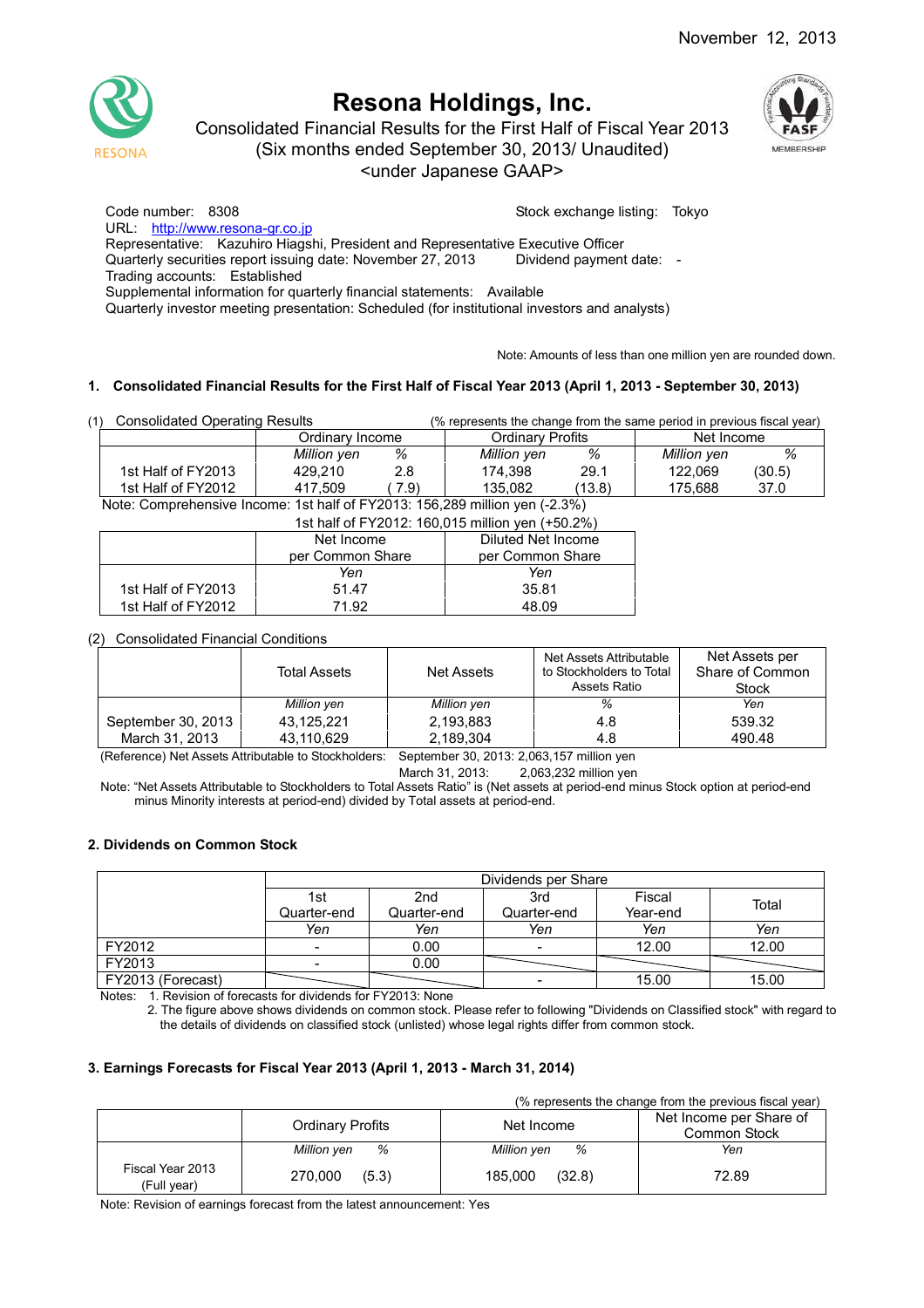## **4. Other**

(1) Changes in Significant Subsidiaries during the period: No

(2) Changes in Accounting Policies, Changes in Accounting Estimates and Restatement during the Fiscal Year

| A) | Changes due to revision of accounting standards:                                                                | No.             |                      |
|----|-----------------------------------------------------------------------------------------------------------------|-----------------|----------------------|
| B) | Changes due to other reasons:                                                                                   | No.             |                      |
| C) | Changes in accounting estimates:                                                                                | No.             |                      |
| D) | Restatement:                                                                                                    | No              |                      |
|    | (3) Number of Shares of Common Stock Outstanding                                                                |                 |                      |
|    | A) Total outstanding shares including treasury stock at the end of the period                                   |                 |                      |
|    | September 30, 2013: 2,324, 118, 091 shares                                                                      | March 31, 2013: | 2,514,957,691 shares |
|    | B) Treasury stock at the end of the period                                                                      |                 |                      |
|    | September 30, 2013: 71,027,760 shares                                                                           | March 31, 2013: | 71,812,990 shares    |
| C) | Average outstanding shares during the period                                                                    |                 |                      |
|    | 1st half of Fiscal Year 2013: 2,371,546,695 shares                                                              |                 |                      |
|    | 1st half of Fiscal Year 2012: 2,442,732,436 shares                                                              |                 |                      |
|    |                                                                                                                 |                 |                      |
|    | Note: Treasury shares at the end of the period include the company's shares held by the ESOP-type Stock Benefit |                 |                      |

| Trust for the Employee Shareholding Association. |                  |
|--------------------------------------------------|------------------|
| 1st half of Fiscal Year 2013:                    | 6,828,400 shares |
| Fiscal Year 2012:                                | 7.618.400 shares |

#### **Summary of Non-Consolidated Financial Results**

#### **1. Non-Consolidated Financial Results for the First Half of Fiscal Year 2013 (April 1, 2013 - September 30, 2013)**

| (1) Operating Results |                    |                  | (% represents the change from the same period in previous fiscal year) |                         |  |  |
|-----------------------|--------------------|------------------|------------------------------------------------------------------------|-------------------------|--|--|
|                       |                    | Operating Income | <b>Operating Profits</b>                                               | <b>Ordinary Profits</b> |  |  |
|                       |                    | %<br>Million yen | Million yen<br>%                                                       | %<br>Million yen        |  |  |
|                       | 1st half of FY2013 | 128,305<br>5.2   | 124.868<br>5.4                                                         | 122.599<br>3.2          |  |  |
|                       | 1st half of FY2012 | 121.937<br>52.3  | 118.446<br>55.5                                                        | 118.768<br>55.8         |  |  |

|                    | Net Income  |      | Net Income per<br>Share of Common Stock |
|--------------------|-------------|------|-----------------------------------------|
|                    | Million yen | %    | Yen                                     |
| 1st half of FY2013 | 123.317     | 3.8  | 51.99                                   |
| 1st half of FY2012 | 118.780     | 55.8 | 48.62                                   |

#### (2) Financial Conditions

|                    | Total Assets | Net Assets  | Net Assets Attributable<br>to Stockholders to Total<br>Assets Ratio | Net Assets per<br>Common Share |
|--------------------|--------------|-------------|---------------------------------------------------------------------|--------------------------------|
|                    | Million yen  | Million yen | %                                                                   | Yen                            |
| September 30, 2013 | 1.575.165    | 1,189,375   | 75.5                                                                | 151.51                         |
| March 31, 2013     | 1.519.857    | 1.212.102   | 79.8                                                                | 142.10                         |

(Reference) Net Assets Attributable to Stockholders: September 30, 2013: 1,189,375 million yen

March 31, 2013: 1,212,102 million yen

#### **2. Non- Consolidated Earnings Forecasts for Fiscal Year 2013 (April 1, 2013 - March 31, 2014)**

(% represents the change from the same period in the previous fiscal year)

|                                 | Operating<br>Income | <b>Operating Profits</b> | <b>Ordinary Profits</b> | Net Income       | Net Income per<br>Share of<br>Common Stock |
|---------------------------------|---------------------|--------------------------|-------------------------|------------------|--------------------------------------------|
|                                 | %<br>Million ven    | %<br>Million yen         | %<br>Million yen        | %<br>Million yen | Yen                                        |
| Fiscal Year 2013<br>(Full year) | (5.5)<br>258,000    | (5.3)<br>250,000         | (4.3)<br>248,000        | (4.3)<br>248.000 | 100.13                                     |

Note: Disclaimer regarding Audit status

Taking into consideration the business results up to the end of the 1st half, Resona Holdings revised its previous earnings forecasts, both consolidated and non-consolidated basis, for the current fiscal year(full year), which it announced on May 10, 2013.

Audit of the consolidated and non-consolidated financial results in accordance with Financial Instruments and Exchange Act ("FIEA") is still in process at the time of disclosing this report.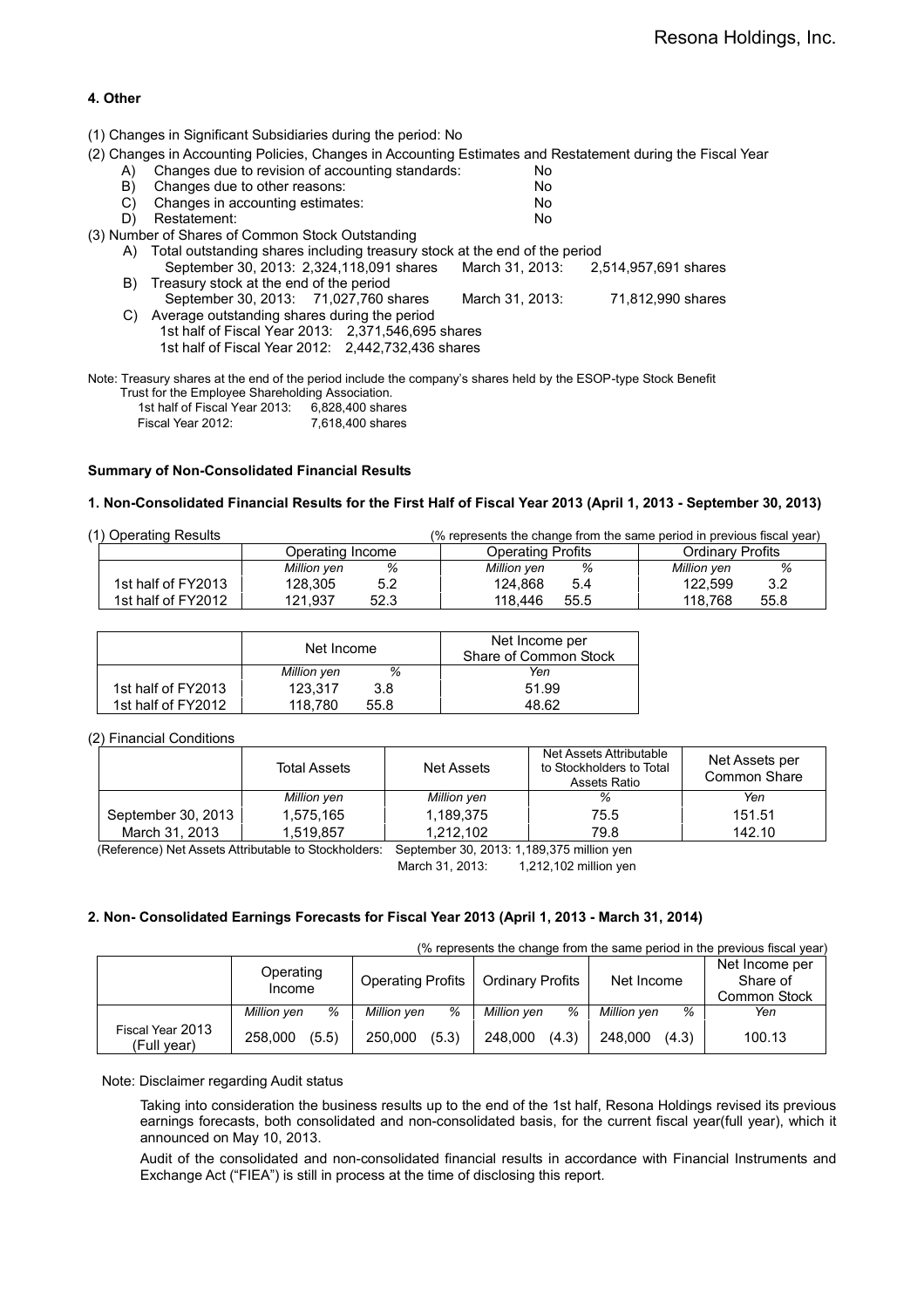#### Note: Disclaimer regarding Forward-looking Statements

This report contains forward-looking statements, which are based on the information currently available and certain assumptions the company considers to be reasonable. Risks, uncertainties and other factors may cause actual results, performance, achievements or financial position to be materially different from any future results, performance, achievements or financial position expressed or implied by these forward-looking statements.

Furthermore, the Company discloses the consolidated (non-consolidated) financial statements for the interim period pursuant to Cabinet Ordinance Article 17-15-2.

Note: How to get supplemental information for the financial results

Supplemental information for the financial results is disclosed through TD net. Investor relations meeting for institutional investor or analyst is scheduled on November 19, 2013. Materials for the meeting will be available on the web site after the meeting.

#### **○ Dividends on Classified Stock**

Dividends per share on classified stock whose legal rights differ from common stock are as follows:

|                           |                    | Dividends per Share            |                         |                                |                    |          |  |
|---------------------------|--------------------|--------------------------------|-------------------------|--------------------------------|--------------------|----------|--|
|                           |                    | 1 <sup>st</sup><br>Quarter-end | $2^{nd}$<br>Quarter-end | $3^{\text{rd}}$<br>Quarter-end | Fiscal<br>Year-end | Total    |  |
|                           |                    | Yen                            | Yen                     | Yen                            | Yen                | Yen      |  |
| Class C No.1<br>Preferred | FY 2012            |                                | 0.00                    |                                | 68.00              | 68.00    |  |
| Stock                     | FY 2013            |                                | 0.00                    |                                |                    |          |  |
|                           | FY 2013 (Forecast) |                                |                         |                                | 68.00              | 68.00    |  |
| Class F No.1              | FY 2012            |                                | 0.00                    |                                | 185.00             | 185.00   |  |
| Preferred                 | FY 2013            |                                | 0.00                    |                                |                    |          |  |
| <b>Stock</b>              | FY 2013 (Forecast) |                                |                         |                                | 185.00             | 185.00   |  |
| <b>Class Three</b>        | FY 2012            |                                | 0.00                    |                                | 21.04              | 21.04    |  |
| No.1 Preferred            | FY 2013            |                                | 0.00                    |                                |                    |          |  |
| <b>Stock</b>              | FY 2013 (Forecast) |                                |                         |                                | 19.02              | 19.02    |  |
| Class Four                | FY 2012            |                                | 0.00                    |                                | 992.50             | 992.50   |  |
| Preferred                 | FY 2013            |                                | 0.00                    |                                |                    |          |  |
| <b>Stock</b>              | FY 2013 (Forecast) |                                |                         |                                | 992.50             | 992.50   |  |
| <b>Class Five</b>         | FY 2012            |                                | 0.00                    |                                | 918.75             | 918.75   |  |
| Preferred                 | FY 2013            |                                | 0.00                    |                                |                    |          |  |
| Stock                     | FY 2013 (Forecast) |                                |                         |                                | 918.75             | 918.75   |  |
| Class Six                 | FY 2012            |                                | 0.00                    |                                | 1,237.50           | 1,237.50 |  |
| Preferred                 | FY 2013            |                                | 0.00                    |                                |                    |          |  |
| <b>Stock</b>              | FY 2013 (Forecast) |                                |                         |                                | 1,237.50           | 1,237.50 |  |

Note: For Class C and Class F Preferred Shares, Resona Holdings plans to distribute the special preferred dividends utilizing other capital surplus (totaling Y12 billion and Y20 billion per annum, respectively). These special preferred dividends will be appropriated to the repayment in installments of public funds in accordance with the contract signed between the Deposit Insurance Corporation of Japan and the Company on June 21, 2013.

(Reference)

Formula for Forecasted Net Income per Share of Common Stock

Forecasted net income – Forecasted total dividend for preferred stock Forecasted average number of shares of common stock (excluding treasury stock)

- Forecasted average number of shares of common stock (excluding treasury stock): 2,312,318,513 shares (\*1)

- Forecasted total dividend for preferred stock: 16,464 million yen (\*2)

\*1. Repurchase and cancellation of own common stock totaling 190,839,600 shares which Resona Holdings implemented by July 25, 2013 are taken into account in calculating the forecasted total annual preferred dividends reported above.

\*2. Forecasted total preferred dividends do not include the special preferred dividends which the Company plans to distribute.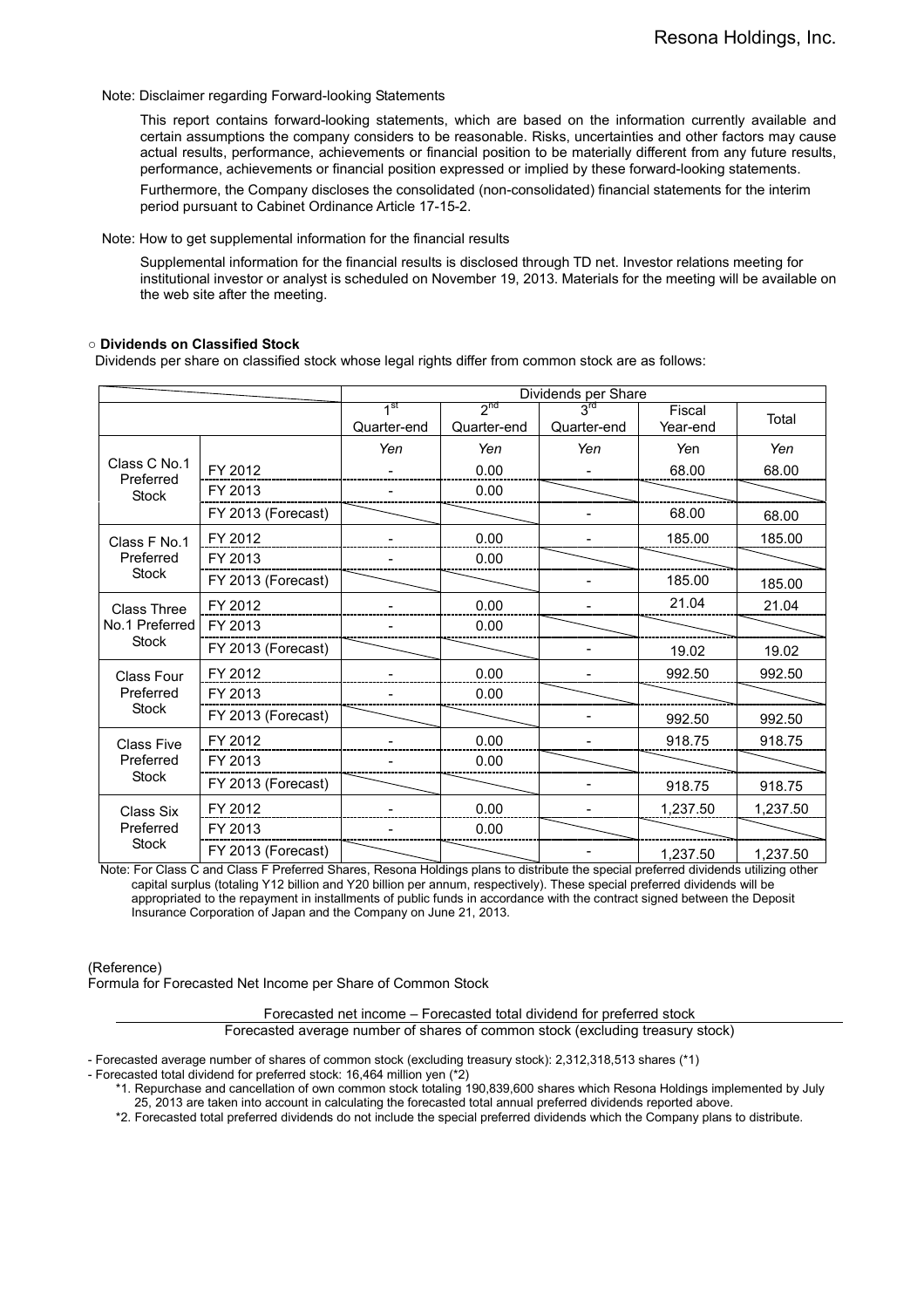# **Contents of Attachment**

| 1.             |                                                                                                              |  |
|----------------|--------------------------------------------------------------------------------------------------------------|--|
|                | (1)                                                                                                          |  |
|                | (2)                                                                                                          |  |
| 2 <sub>1</sub> |                                                                                                              |  |
|                | (1)                                                                                                          |  |
|                | Consolidated Interim Statement of Income and Consolidated Interim Statement of Comprehensive Income 4<br>(2) |  |
|                | (3)                                                                                                          |  |
|                | (4)                                                                                                          |  |
|                | (5)                                                                                                          |  |
|                | [Reference Sheet]                                                                                            |  |
|                |                                                                                                              |  |
| 3.             |                                                                                                              |  |
|                | (1)                                                                                                          |  |
|                | (2)                                                                                                          |  |
|                | (3)                                                                                                          |  |
|                | (4)                                                                                                          |  |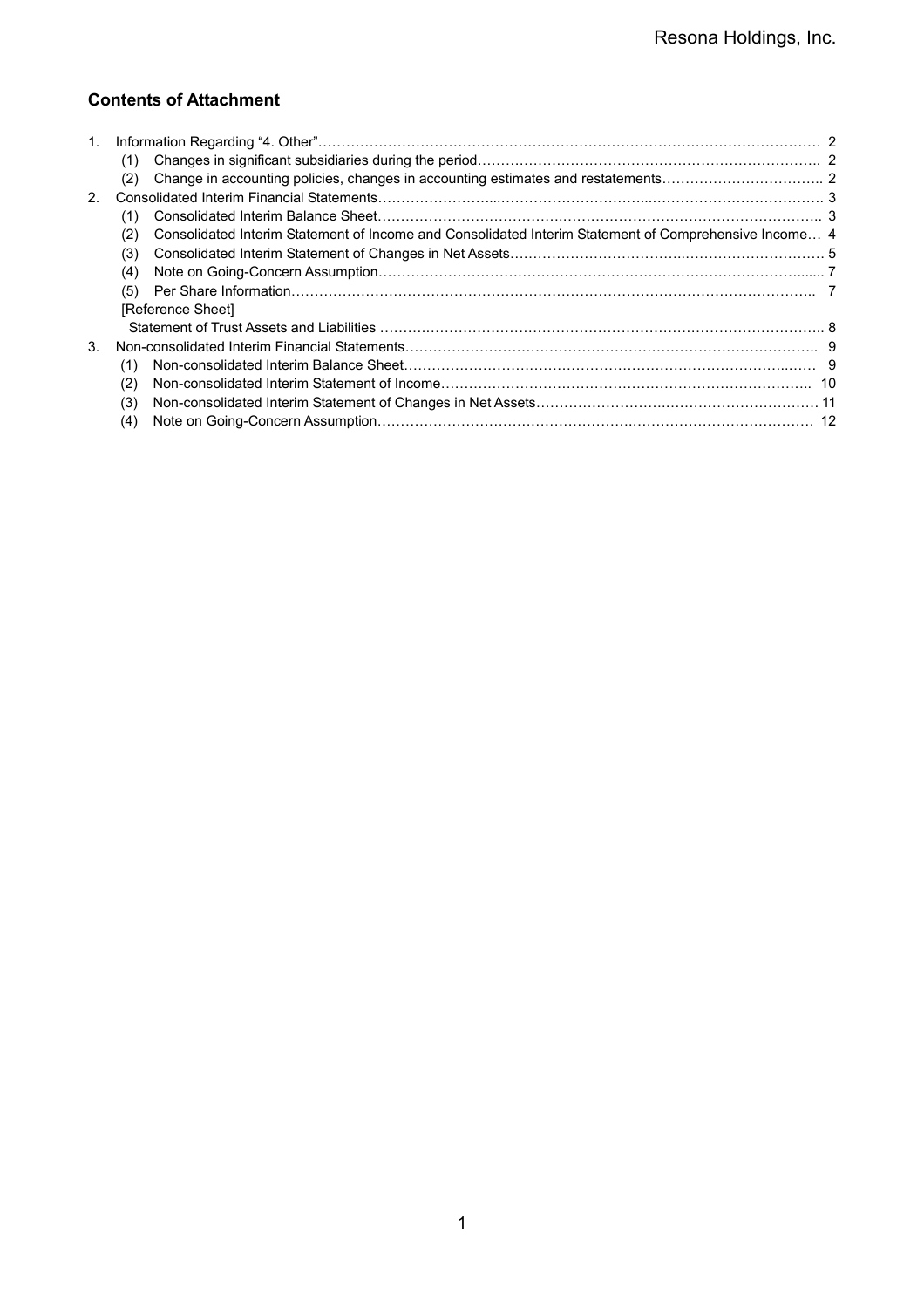#### **1. Information Regarding "4. Other"**

- (1) Changes in important subsidiaries during the period None
- (2) Changes in accounting policies, changes in accounting estimates and restatements None

#### **[Additional Information]**

The Company executed an agreement with the Deposit Insurance Corporation of Japan on June 21, 2013, which specifies that the aggregate amount of the public funds pursuant to the Act on Emergency Measures for Early Strengthening of Financial Functions that Resona Holdings must repay is 160 billion yen and the repayment will be made in installments with the special preferred dividends. The outstanding amount to be repaid for Class C and Class F Preferred Shares as of June 30, 2013 is Y160 billion.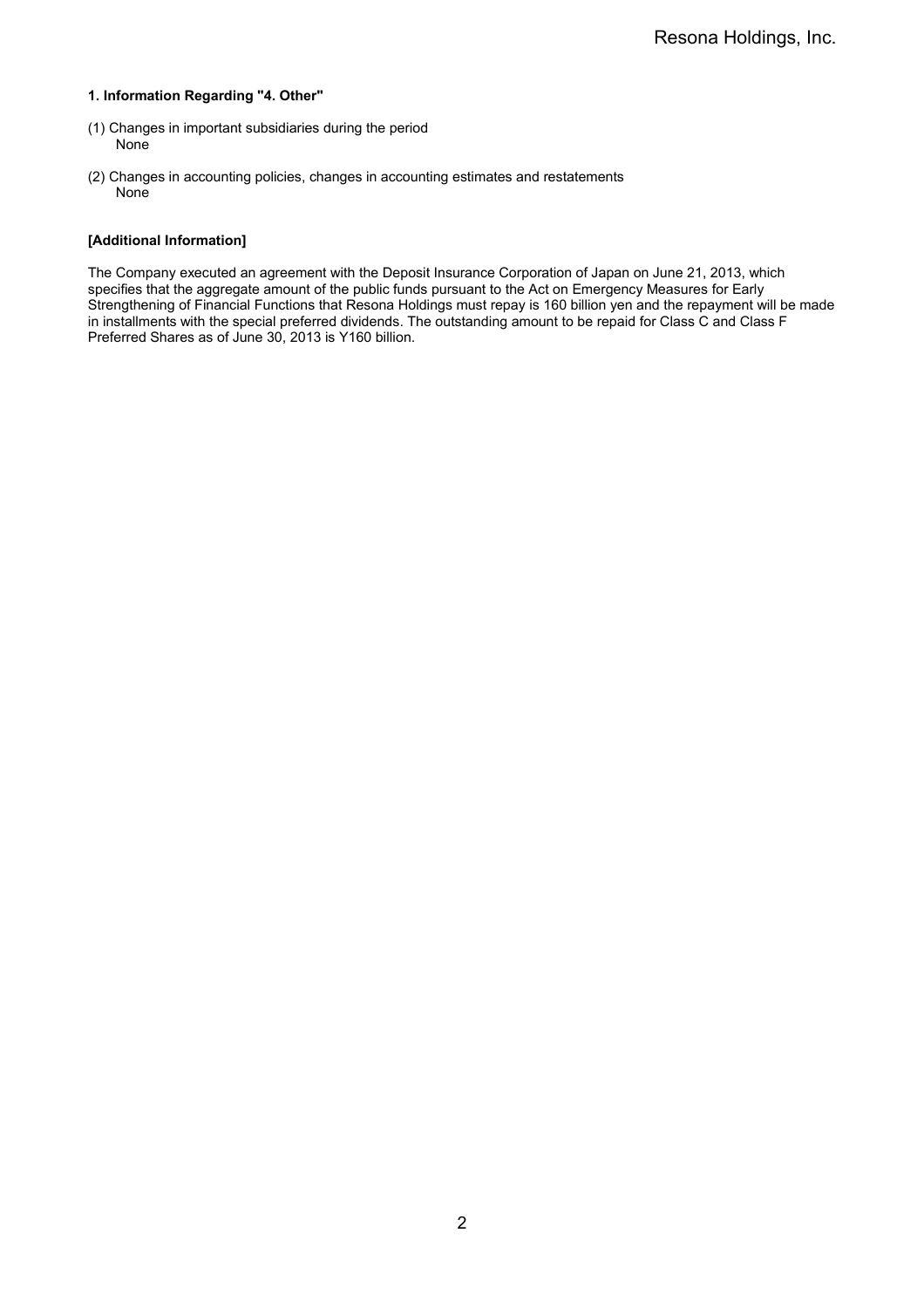# **2. Consolidated Interim Financial Statements**

## **(1) Consolidated Interim Balance Sheet** *(Millions of yen)*

|                                                       | March 31,   | September 30, |
|-------------------------------------------------------|-------------|---------------|
|                                                       | 2013        | 2013          |
| <b>Assets</b>                                         |             |               |
| Cash and due from banks                               | ¥3,386,146  | ¥3,980,953    |
| Call loans and bills bought                           | 183,822     | 187,602       |
| Monetary claims bought                                | 376,537     | 332,092       |
| Trading assets                                        | 787,139     | 552,738       |
| Money held in trust                                   | 200         | 197           |
| Securities                                            | 10,181,599  | 10,014,124    |
| Loans and bills discounted                            | 26,490,121  | 26,419,651    |
| Foreign exchange assets                               | 67,782      | 67,484        |
| Other assets                                          | 876,023     | 818,041       |
| Tangible fixed assets                                 | 307,328     | 307,342       |
| Intangible fixed assets                               | 43,498      | 43,399        |
| Deferred tax assets                                   | 176,269     | 156,649       |
| Customers' liabilities for acceptances and guarantees | 539,855     | 525,697       |
| Reserve for possible loan losses                      | (305, 532)  | (280, 613)    |
| Reserve for possible losses on investments            | (161)       | (141)         |
| <b>Total Assets</b>                                   | 43,110,629  | 43,125,221    |
| <b>Liabilities</b>                                    |             |               |
| Deposits                                              | 35,384,871  | 34,950,856    |
| Negotiable certificates of deposit                    | 1,301,400   | 1,367,860     |
| Call money and bills sold                             | 250,602     | 220,163       |
| Payables under repurchase agreements                  | 38,992      | 20,995        |
| <b>Trading liabilities</b>                            | 346,073     | 286,020       |
| Borrowed money                                        | 671,869     | 1,332,762     |
| Foreign exchange liabilities                          | 1,463       | 1,504         |
| <b>Bonds</b>                                          | 716,429     | 691,717       |
| Due to trust account                                  | 448,793     | 567,171       |
| Other liabilities                                     | 1,126,413   | 876,360       |
| Reserve for employees' bonuses                        | 18,182      | 10,004        |
| Reserve for employees' retirement benefits            | 12,940      | 12,691        |
| Other reserves                                        | 39,504      | 43,495        |
| Deferred tax liabilities                              | 240         | 346           |
| Deferred tax liabilities for land revaluation         | 23,690      | 23,690        |
|                                                       |             |               |
| Acceptances and guarantees                            | 539,855     | 525,697       |
| <b>Total Liabilities</b>                              | 40,921,325  | 40,931,337    |
| <b>Net Assets</b>                                     |             |               |
| Capital stock                                         | 340,472     | 50,472        |
| Capital surplus                                       | 237,082     | 707,387       |
| Retained earnings                                     | 1,315,470   | 1,071,211     |
| Treasury stock                                        | (89, 596)   | (49, 619)     |
| Total stockholders' equity                            | 1,803,428   | 1,779,452     |
| Net unrealized gains on available-for-sale securities | 186,573     | 217,649       |
| Net deferred gains on hedges                          | 36,319      | 26,955        |
| Revaluation reserve for land                          | 41,260      | 41,260        |
| Foreign currency translation adjustments              | (4, 350)    | (2, 160)      |
| Total accumulated other comprehensive income          | 259,803     | 283,704       |
| Minority interests in consolidated subsidiaries       | 126,072     | 130,726       |
| <b>Total Net Assets</b>                               | 2,189,304   | 2,193,883     |
| <b>Total Liabilities and Net Assets</b>               | ¥43,110,629 | ¥43,125,221   |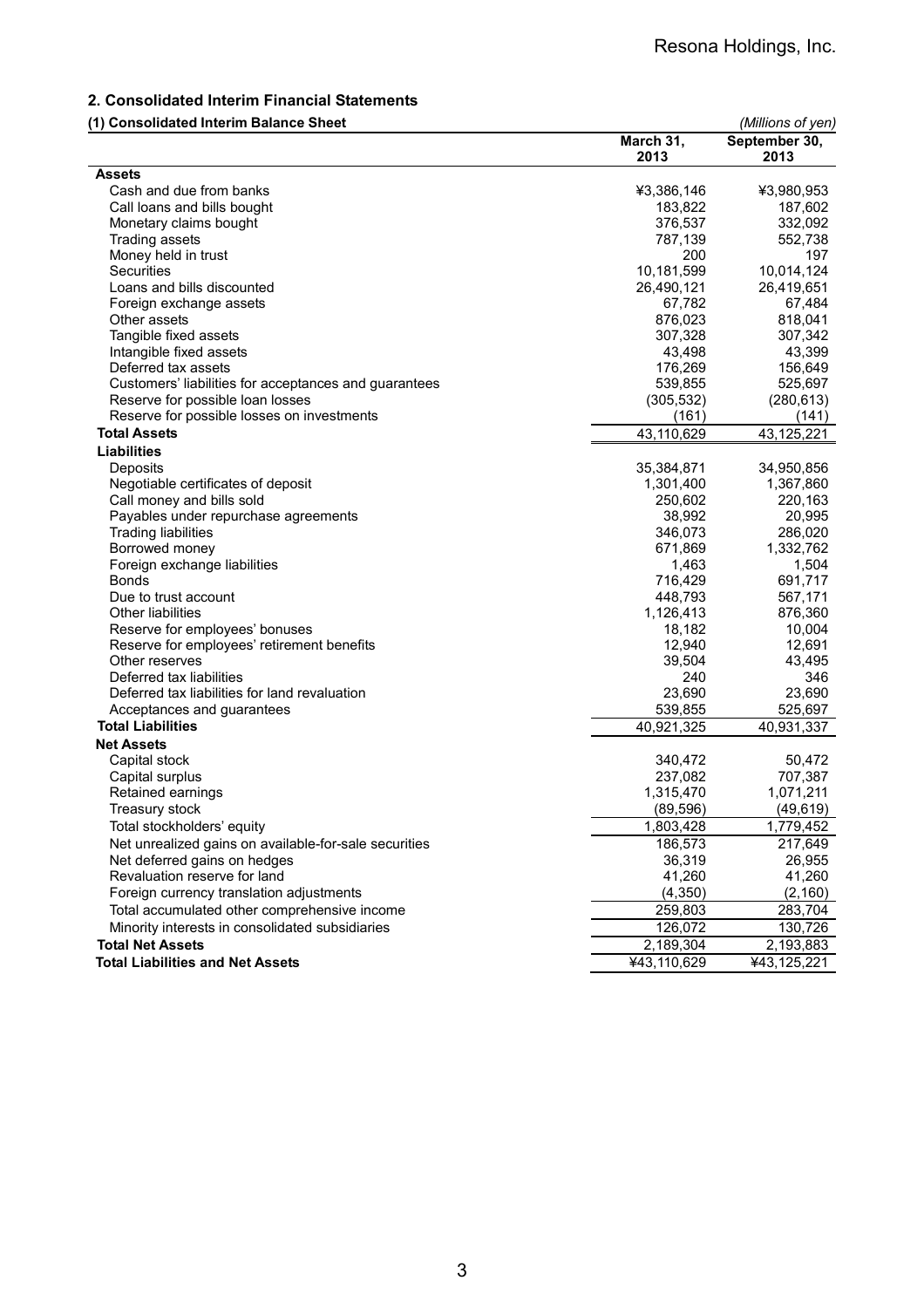| [Consolidated Interim Statement of Income]                    |                 | (Millions of yen) |
|---------------------------------------------------------------|-----------------|-------------------|
|                                                               | For the six     | For the six       |
|                                                               | months ended    | months ended      |
|                                                               | September 30,   | September 30,     |
|                                                               | 2012            | 2013              |
| <b>Ordinary income</b>                                        | ¥417,509        | ¥429,210          |
| Interest income                                               | 248,683         | 238,033           |
| Interest on loans and bills discounted                        | 211,119         | 198,826           |
| Interest and dividends on securities                          | 28,707          | 27,547            |
| <b>Trust fees</b>                                             | 10,620          | 11,876            |
| Fees and commissions                                          | 85,173          | 94,890            |
| Trading income                                                | 10,472          | 560               |
| Other operating income                                        | 22,260          | 22,159            |
| Other ordinary income                                         | 40,297          | 61,690            |
| <b>Ordinary expenses</b>                                      | 282,426         | 254,812           |
| Interest expenses                                             | 25,593          | 22,683            |
| Interest on deposits                                          | 12,449          | 10,284            |
| Fees and commissions                                          | 23,776          | 24,261            |
| Trading expenses                                              | 1,384           | 3,324             |
| Other operating expenses                                      | 8,709           | 4,781             |
| General and administrative expenses                           | 175,812         | 175,699           |
| Other ordinary expenses                                       | 47,150          | 24,062            |
| <b>Ordinary profits</b>                                       | 135,082         | 174,398           |
| <b>Extraordinary gains</b>                                    | 675             | 3,122             |
| Gains on disposal of fixed assets                             | 675             | 3,122             |
| <b>Extraordinary losses</b>                                   | 977             | 1,646             |
| Losses on disposal of fixed assets                            | 665             | 664               |
| Impairment losses on fixed assets                             | 311             | 982               |
| Net interim income before income taxes and minority interests | 134,780         | 175,874           |
| Income taxes - current                                        | 24,358          | 30,221            |
| Income taxes - deferred                                       | $\Delta$ 66,562 | 19,217            |
| Total income taxes                                            | $\Delta$ 42,204 | 49,438            |
| Net interim income before minority interests                  | 176,985         | 126,435           |
| Minority interests in net income                              | 1,296           | 4,366             |
| Net interim income                                            | ¥175,688        | ¥122,069          |
|                                                               |                 |                   |

**(2) Consolidated Interim Statement of Income and Consolidated Interim Statement of Comprehensive Income**

| [Consolidated Interim Statement of Comprehensive Income]       |               | (Millions of yen) |
|----------------------------------------------------------------|---------------|-------------------|
|                                                                | For the six   | For the six       |
|                                                                | months ended  | months ended      |
|                                                                | September 30, | September 30,     |
|                                                                | 2012          | 2013              |
| Net interim income before minority interests                   | ¥176.985      | ¥126,435          |
| Other comprehensive income                                     | (16,969)      | 29,853            |
| Net unrealized gains (losses) on available-for-sale securities | (15, 841)     | 31,093            |
| Net deferred gains (losses) on hedges                          | 5,000         | (9,364)           |
| Foreign currency translation adjustments                       | (6, 121)      | 8,126             |
| Share of other comprehensive income of affiliates accounted    |               |                   |
| for using the equity method                                    | (7)           | (2)               |
| Total interim comprehensive income                             | ¥160.015      | ¥156,289          |
| Interim comprehensive income attributable to:                  |               |                   |
| Owners of the parent                                           | ¥164,560      | ¥145.970          |
| Minority interests                                             | (4, 544)      | 10.319            |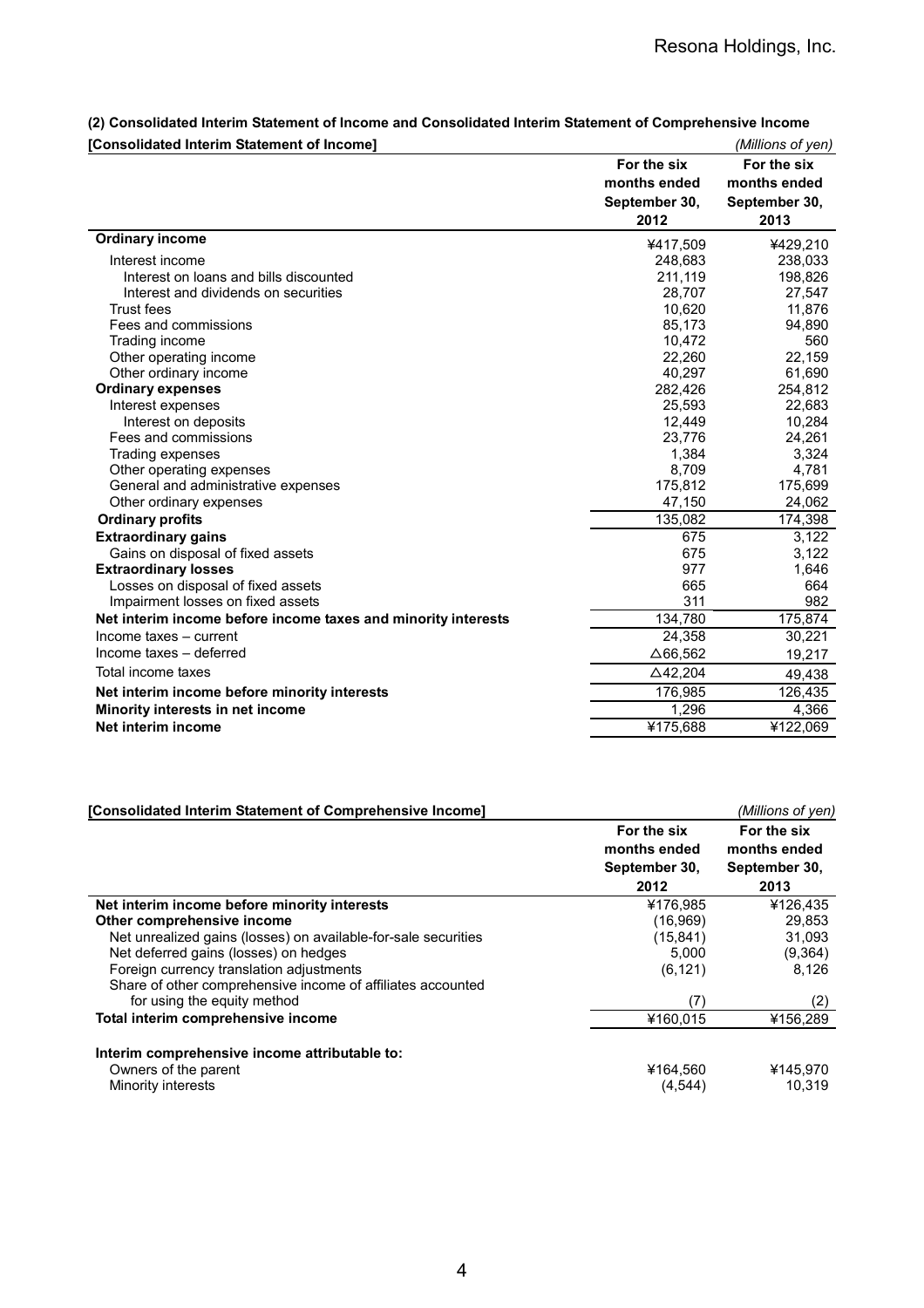| (3) Consolidated Interim Statement of Changes in Net Assets |                       | (Millions of yen)     |
|-------------------------------------------------------------|-----------------------|-----------------------|
|                                                             | For the six           | For the six           |
|                                                             | months ended          | months ended          |
|                                                             | September 30,<br>2012 | September 30,<br>2013 |
| Stockholders' equity                                        |                       |                       |
| <b>Capital stock</b>                                        |                       |                       |
| Balance at the beginning of the period                      | ¥340,472              | ¥340,472              |
| Changes during the period                                   |                       |                       |
| Transfer from retained earnings to capital stock            |                       | 320,000               |
| Transfer from capital stock to capital surplus              |                       | (610,000)             |
| Total changes during the period                             |                       | (290,000)             |
| Balance at the end of the period                            | 340,472               | 50,472                |
| <b>Capital surplus</b>                                      |                       |                       |
| Balance at the beginning of the period                      | 237,082               | 237,082               |
| Changes during the period                                   |                       |                       |
| Disposal of treasury stock                                  | (0)                   | (0)                   |
| Retirement of treasury stock                                |                       | (139, 694)            |
| Transfer from capital stock to capital surplus              |                       | 610,000               |
| Transfer from retained earnings to capital surplus          | 0                     |                       |
| Total changes during the period                             |                       | 470,305               |
| Balance at the end of the period                            | 237,082               | 707,387               |
| <b>Retained earnings</b>                                    |                       |                       |
| Balance at the beginning of the period                      | 1,086,691             | 1,315,470             |
| Changes during the period                                   |                       |                       |
| Dividends paid                                              | (46, 404)             | (46, 327)             |
| Net interim income                                          | 175,688               | 122,069               |
| Reversal of revaluation reserve for land                    | 42                    |                       |
| Transfer from retained earnings to capital stock            |                       | (320,000)             |
| Transfer from retained earnings to capital surplus          | (0)                   |                       |
| Total changes during the period                             | 129,327               | (244, 258)            |
| Balance at the end of the period                            | 1,216,018             | 1,071,211             |
| <b>Treasury stock</b>                                       |                       |                       |
| Balance at the beginning of the period                      | (86, 849)             | (89, 596)             |
| Changes during the period                                   |                       |                       |
| Purchase of treasury stock                                  | (3, 447)              | (100,002)             |
| Disposal of treasury stock                                  | 430                   | 285                   |
| Retirement of treasury stock                                |                       | 139,694               |
| Total changes during the period                             | (3,016)               | 39,977                |
| Balance at the end of the period                            | (89, 866)             | (49, 619)             |
| Total stockholders' equity                                  |                       |                       |
| Balance at the beginning of the period                      | 1,577,397             | 1,803,428             |
| Changes during the period                                   |                       |                       |
| Dividends paid                                              | (46, 404)             | (46, 327)             |
| Net interim income                                          | 175,688               | 122,069               |
| Purchase of treasury stock<br>Disposal of treasury stock    | (3, 447)<br>429       | (100,002)             |
| Reversal of revaluation reserve for land                    | 42                    | 284                   |
| Total changes during the period                             | 126,310               | (23, 976)             |
|                                                             |                       |                       |
| Balance at the end of the period                            | ¥ 1,703,707           | ¥ 1,779,452           |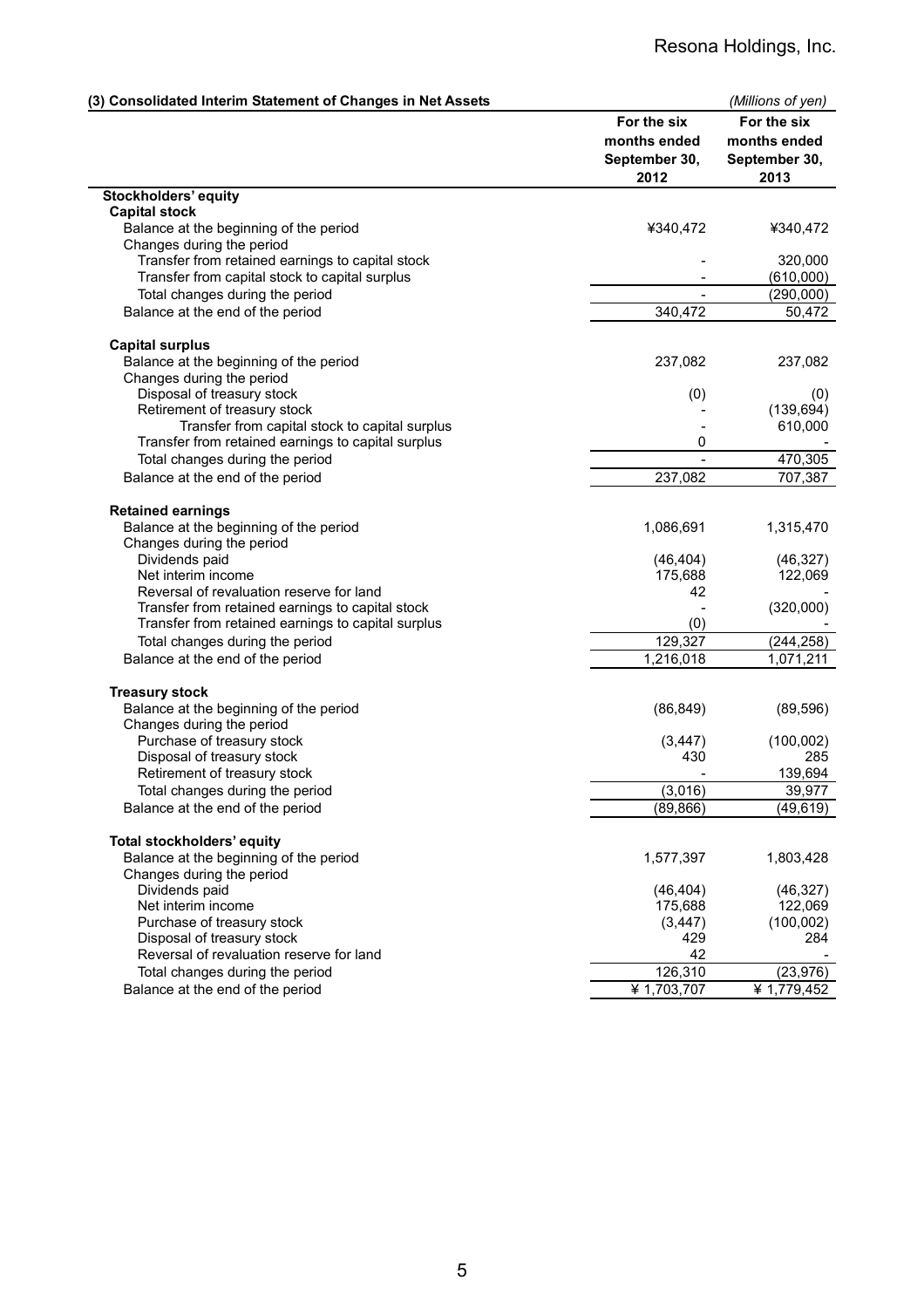| (3) Consolidated Interim Statement of Changes in Net Assets (Continued)                    |                                                      | (Millions of yen)                                    |
|--------------------------------------------------------------------------------------------|------------------------------------------------------|------------------------------------------------------|
|                                                                                            | For the six<br>months ended<br>September 30,<br>2012 | For the six<br>months ended<br>September 30,<br>2013 |
| Accumulated other comprehensive income                                                     |                                                      |                                                      |
| Net unrealized gains on available-for-sale securities                                      |                                                      |                                                      |
| Balance at the beginning of the period                                                     | ¥ 92,243                                             | ¥186,573                                             |
| Changes during the period<br>Net changes except for stockholders' equity during the period | (15, 852)                                            | 31,075                                               |
| Total changes during the period                                                            | (15, 852)                                            | 31,075                                               |
| Balance at the end of the period                                                           | 76,391                                               | 217,649                                              |
|                                                                                            |                                                      |                                                      |
| Net deferred gains/(losses) on hedges                                                      |                                                      |                                                      |
| Balance at the beginning of the period                                                     | 27,124                                               | 36,319                                               |
| Changes during the period<br>Net changes except for stockholders' equity during the period | 5,000                                                | (9, 364)                                             |
| Total changes during the period                                                            | 5,000                                                | (9, 364)                                             |
| Balance at the end of the period                                                           | 32,125                                               | 26,955                                               |
|                                                                                            |                                                      |                                                      |
| Revaluation reserve for land                                                               |                                                      |                                                      |
| Balance at the beginning of the period                                                     | 41,303                                               | 41,260                                               |
| Changes during the period                                                                  |                                                      |                                                      |
| Net changes except for stockholders' equity during the period                              | (42)                                                 |                                                      |
| Total changes during the period                                                            | (42)                                                 |                                                      |
| Balance at the end of the period                                                           | 41,260                                               | 41,260                                               |
| Foreign currency translation adjustments                                                   |                                                      |                                                      |
| Balance at the beginning of the period                                                     | (4,629)                                              | (4,350)                                              |
| Changes during the period                                                                  |                                                      |                                                      |
| Net changes except for stockholders' equity during the period                              | (277)                                                | 2,189                                                |
| Total changes during the period                                                            | (277)                                                | 2,189                                                |
| Balance at the end of the period                                                           | (4,906)                                              | (2, 160)                                             |
| Total                                                                                      |                                                      |                                                      |
| Balance at the beginning of the period                                                     | 156,042                                              | 259,803                                              |
| Changes during the period                                                                  |                                                      |                                                      |
| Net changes except for stockholders' equity during the period                              | (11, 171)                                            | 23,901                                               |
| Total changes during the period                                                            | (11, 171)                                            | 23,901                                               |
| Balance at the end of the period                                                           | 144,870                                              | 283,704                                              |
|                                                                                            |                                                      |                                                      |
| Minority interests in consolidated subsidiaries<br>Balance at the beginning of the period  | 109,890                                              | 126,072                                              |
| Changes during the period                                                                  |                                                      |                                                      |
| Net changes except for stockholders' equity during the period                              | (9, 437)                                             | 4,654                                                |
| Total changes during the period                                                            | (9, 437)                                             | 4,654                                                |
| Balance at the end of the period                                                           | 100,453                                              | 130,726                                              |
|                                                                                            |                                                      |                                                      |
| <b>Total net assets</b>                                                                    |                                                      |                                                      |
| Balance at the beginning of the period<br>Changes during the period                        | 1,843,329                                            | 2,189,304                                            |
| Dividends paid                                                                             | (46, 404)                                            | (46, 327)                                            |
| Net income                                                                                 | 175,688                                              | 122,069                                              |
| Purchase of treasury stock                                                                 | (3, 447)                                             | (100,002)                                            |
| Disposal of treasury stock                                                                 | 429                                                  | 284                                                  |
| Reversal of revaluation reserve for land                                                   | 42                                                   |                                                      |
| Net changes except for stockholders' equity during the period                              | (20, 608)                                            | 28,555                                               |
| Total changes during the period                                                            | 105,701                                              | 4,578                                                |
| Balance at the end of the period                                                           | ¥ 1,949,031                                          | $\frac{1}{4}$ 2,193,883                              |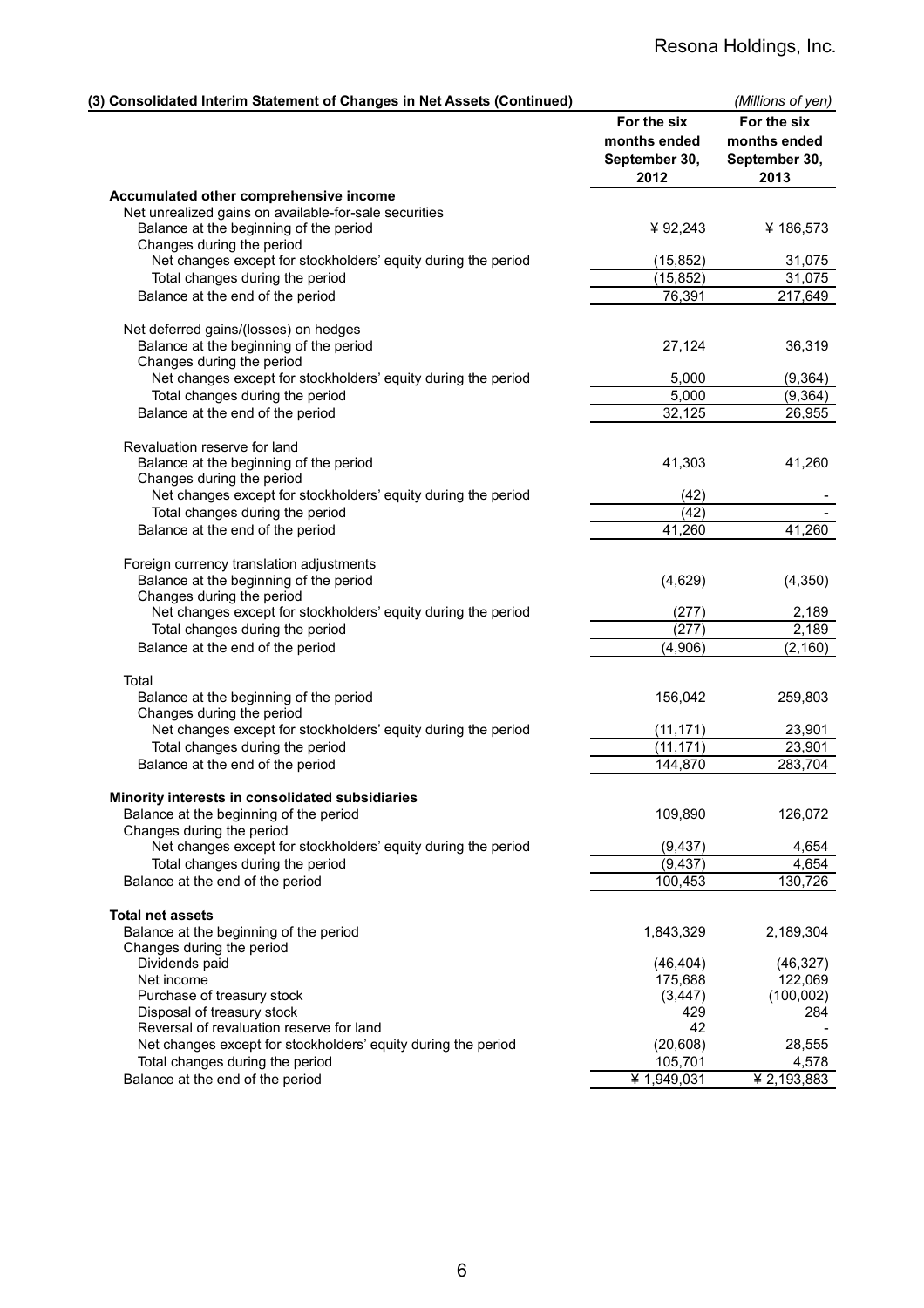## **(4) Note on Going-Concern Assumption**

Not applicable

## **(5) Per Share Information**

## **1. Net assets per share of common stock and its calculation base**

(*Millions of yen, except "Net assets per share of common stock" and number of shares)*

|                                                                                                                                                       | As of March 31, 2013 | As of September 30, 2013 |
|-------------------------------------------------------------------------------------------------------------------------------------------------------|----------------------|--------------------------|
| Net assets per share of common stock (yen)                                                                                                            | ¥490.48              | ¥539.32                  |
| (Calculation base)                                                                                                                                    |                      |                          |
| Total net assets                                                                                                                                      | 2,189,304            | 2,193,883                |
| Deductions from total net assets                                                                                                                      | 990,991              | 978,726                  |
| Minority interests                                                                                                                                    | 126,072              | 130,726                  |
| Preferred stock                                                                                                                                       | 848,000              | 848,000                  |
| Preferred dividends                                                                                                                                   | 16,918               |                          |
| Net assets attributable to common stock at the<br>end of the period                                                                                   | 1,198,313            | 1,215,157                |
| Number of shares of common stock at the end of<br>the period used for the calculation of net assets<br>per share of common stock (shares in thousand) | 2,443,144            | 2,253,090                |

Note: The number of shares of common stock at the end of the period used for the calculation of net assets per share of common stock is after deductions of 1) the number of treasury shares and 2) the number of shares held by the ESOP Trust (7,618 thousands shares as of March 31, 2013, 6,828 thousands shares as of September 30, 2013).

# **2. Net income per share of common stock, diluted net income per share of common stock and those calculation bases**

*(Millions of yen, except "Net income per share of common stock" and number of shares)*

|                                                                                                                                                               | For the six months ended<br><b>September 30, 2012</b> | For the six months ended<br><b>September 30, 2013</b> |
|---------------------------------------------------------------------------------------------------------------------------------------------------------------|-------------------------------------------------------|-------------------------------------------------------|
| Net interim income per share of common stock<br>(yen)                                                                                                         | ¥71.92                                                | ¥51.47                                                |
| (Calculation base)                                                                                                                                            |                                                       |                                                       |
| Net interim income                                                                                                                                            | 175,688                                               | 122,069                                               |
| Amounts not attributable to common stockholders                                                                                                               |                                                       |                                                       |
| Net interim income attributable to common stock                                                                                                               | 175,688                                               | 122,069                                               |
| Weighted-average number of common shares<br>during the period (thousands of shares)                                                                           | 2,442,732                                             | 2,371,546                                             |
| Diluted net income per share of common stock (yen)                                                                                                            | 48.09                                                 | 35.81                                                 |
| (Calculation base)                                                                                                                                            |                                                       |                                                       |
| Adjustments in net interim income                                                                                                                             |                                                       |                                                       |
| Increase in number of common shares (thousand<br>of shares)                                                                                                   | 1,210,534                                             | 1,036,361                                             |
| Preferred stock (thousand of shares)                                                                                                                          | 1,210,534                                             | 1,036,361                                             |
| Outline of dilutive securities which were not<br>included in the calculation of "Diluted net income<br>per share" because they do not have dilutive<br>effect | Not applicable                                        | Not applicable                                        |

Note: Weighted-average number of common shares during the period is after deductions of 1) the number of treasury shares and 2) the number of shares held by the ESOP Trust (8,038 thousands shares as of September 30, 2012, 7,258 thousands shares as of September 30, 2013).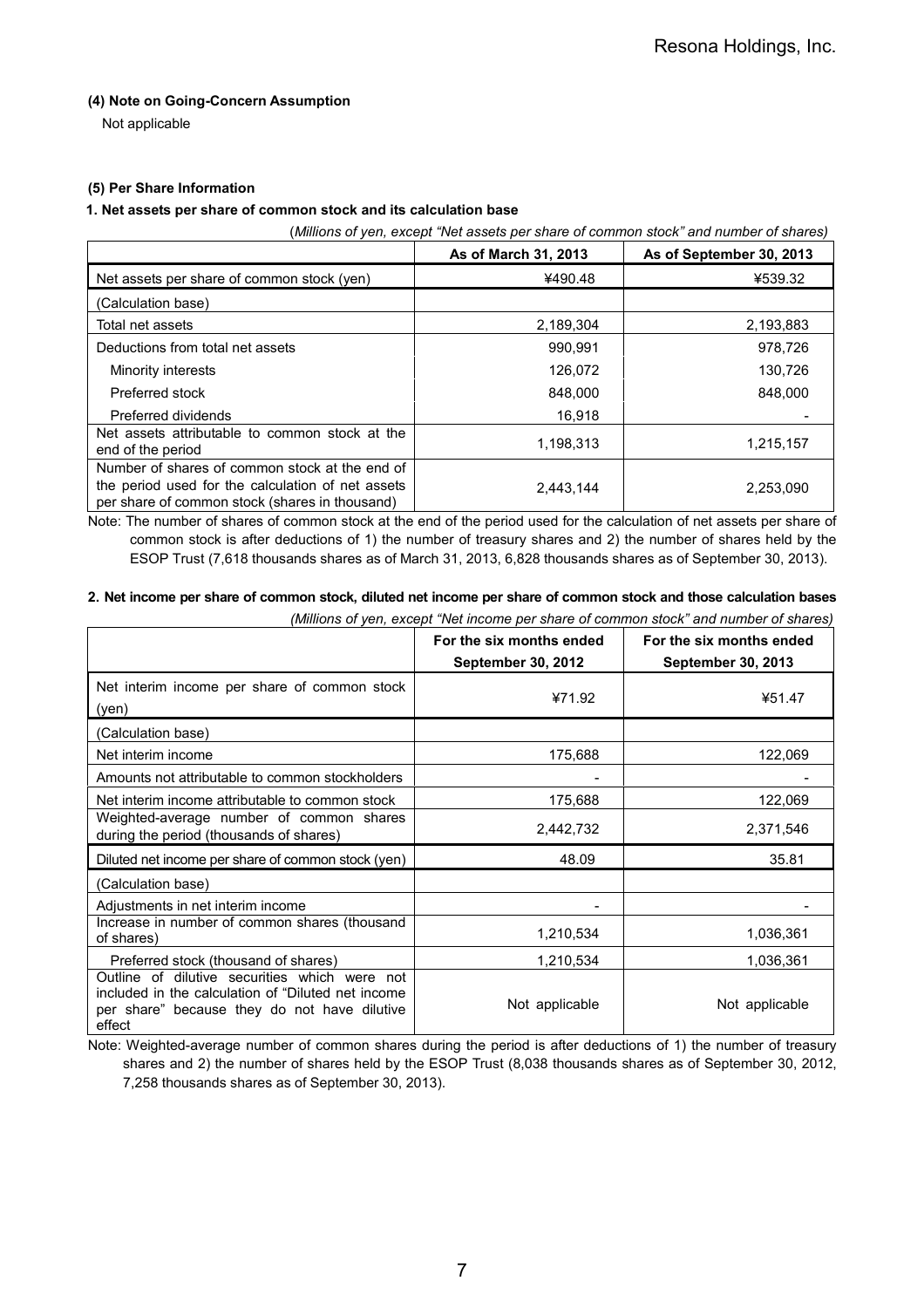# **[Reference Sheet]**

#### **Statement of Trust Assets and Liabilities**

|                                         | March 31, 2013 |        | <b>September 30, 2013</b> |        |
|-----------------------------------------|----------------|--------|---------------------------|--------|
|                                         | Million yen    | %      | Million yen               | ℅      |
| <b>Assets</b>                           |                |        |                           |        |
| Loans and bills discounted              | ¥53,412        | 0.23   | ¥49,173                   | 0.20   |
| <b>Securities</b>                       | 63             | 0.00   | 87                        | 0.00   |
| Beneficiary rights                      | 21,969,982     | 93.98  | 23,067,665                | 94.13  |
| Securities held in custody account      | 5,578          | 0.02   | 6,712                     | 0.03   |
| Monetary claims                         | 372.080        | 1.59   | 316,701                   | 1.29   |
| Tangible fixed assets                   | 500,550        | 2.14   | 474,117                   | 1.93   |
| Intangible fixed assets                 | 2,024          | 0.01   | 2,004                     | 0.01   |
| Other claims                            | 7,052          | 0.03   | 6,384                     | 0.03   |
| Due from banking account                | 448,793        | 1.92   | 567,171                   | 2.31   |
| Cash and due from banks                 | 17,817         | 0.08   | 16,274                    | 0.07   |
| <b>Total assets</b>                     | ¥23,377,357    | 100.00 | ¥24,506,294               | 100.00 |
| <b>Liabilities</b>                      |                |        |                           |        |
| Money trusts                            | ¥7,030,744     | 30.08  | ¥7,259,479                | 29.62  |
| Pension trusts                          | 3,502,401      | 14.98  | 3,738,661                 | 15.26  |
| Property formation benefit trusts       | 1,120          | 0.01   | 1.106                     | 0.01   |
| Securities investment trusts            | 11,205,133     | 47.93  | 11,963,381                | 48.82  |
| Money entrusted other than money trusts | 325,836        | 1.39   | 349,137                   | 1.42   |
| Securities trusts                       | 166,568        | 0.71   | 117,703                   | 0.48   |
| Monetary claims trusts                  | 382,789        | 1.64   | 336,465                   | 1.37   |
| Land and fixtures trusts                | 118,844        | 0.51   | 114,722                   | 0.47   |
| Land and fixtures lease trusts          | 2,814          | 0.01   | 2,847                     | 0.01   |
| Composite trusts                        | 641,104        | 2.74   | 622,790                   | 2.54   |
| <b>Total liabilities</b>                | ¥23,377,357    | 100.00 | ¥24,506,294               | 100.00 |

Notes: 1. The trust without determinable monetary values was excluded.

2. Subsidiary subject to aggregation is Resona Bank, Limited, only.

3. Co-managed trust funds under other trust bank's administration amounted to ¥655,712 million as of March 31, 2013 and ¥604,199 million as of September 30, 2013, respectively.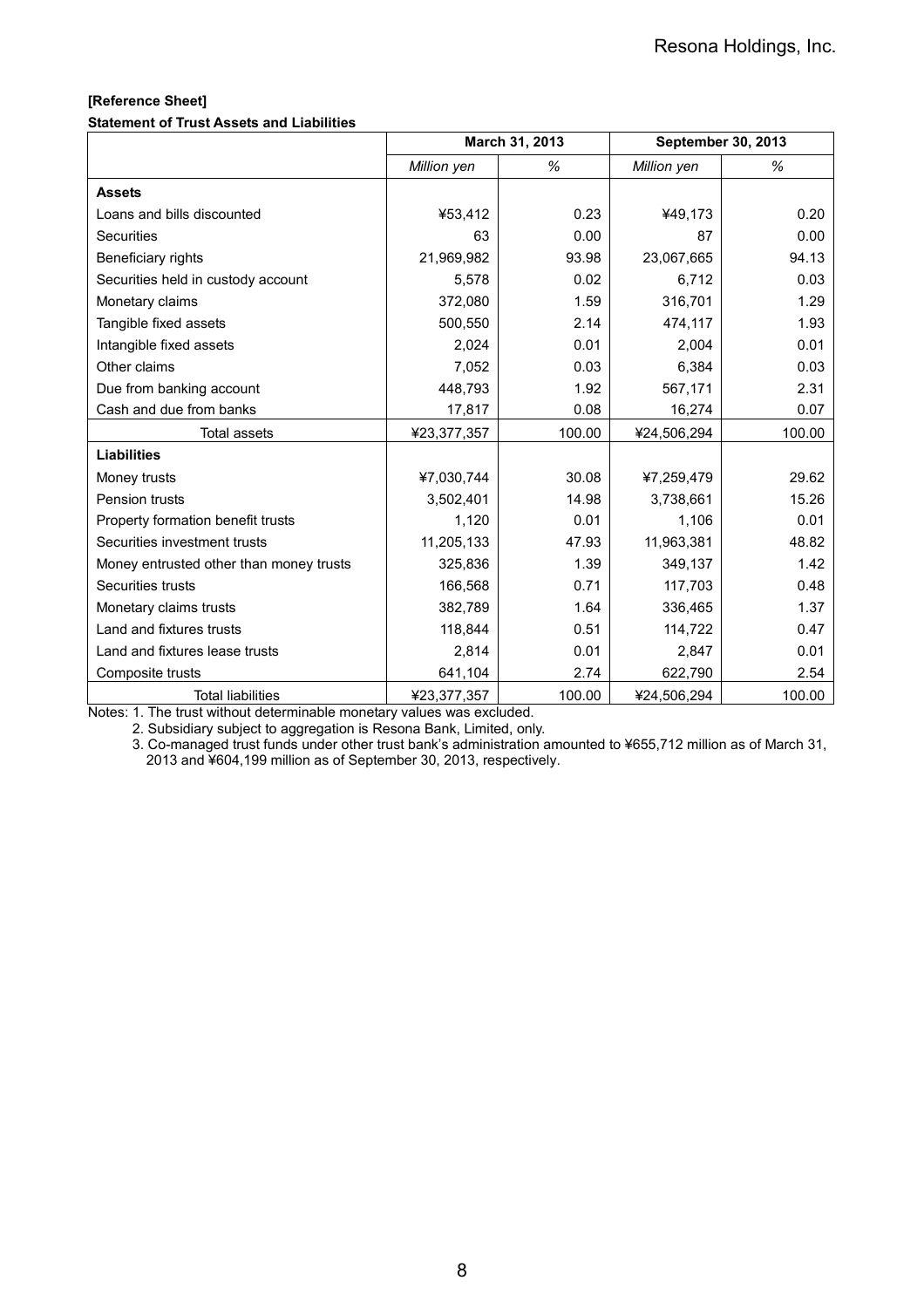# **3. Non-Consolidated Interim Financial Statements**

| (1) Non-Consolidated Interim Balance Sheet                  | March 31,<br>2013 | (Millions of yen)<br>September 30,<br>2013 |
|-------------------------------------------------------------|-------------------|--------------------------------------------|
| <b>Assets</b>                                               |                   |                                            |
| <b>Current assets</b>                                       |                   |                                            |
| Cash and due from banks                                     | ¥435              | ¥375                                       |
| Money held in trust                                         | 200               | 197                                        |
| Securities                                                  | 274,800           | 353,800                                    |
| Prepaid expenses                                            | 6                 | 5                                          |
| Deferred tax assets                                         | 120               | 71                                         |
| Accrued income                                              | 13                | 2                                          |
| Other receivable<br>Accrued income taxes refund             | 33,898            | 22,626                                     |
|                                                             | 17,631            | 5,411                                      |
| Total current assets                                        | 327,106           | 382,489                                    |
| Non-current assets                                          |                   |                                            |
| Tangible fixed assets<br>Tools, furniture and fixtures, net | 5                 | 5                                          |
| Leased assets, net                                          | 4                 | 4                                          |
| Total tangible fixed assets                                 | 10                | $\overline{9}$                             |
| Intangible fixed assets                                     |                   |                                            |
| <b>Trademarks</b>                                           | 0                 | 0                                          |
| Software                                                    | 8                 | 7                                          |
| Total intangible fixed assets                               | 9                 | $\overline{7}$                             |
| Investments and other assets                                |                   |                                            |
| Investments in subsidiaries and affiliates                  | 1,116,174         | 1,116,174                                  |
| Long-term loans to subsidiaries and affiliates              | 79,500            | 79,500                                     |
| Other                                                       | 1                 | 2                                          |
| Reserve for possible losses on investments                  | (2,945)           | (3,017)                                    |
| Total investments and other assets                          | 1,192,731         | 1,192,659                                  |
| Total non-current assets                                    | 1,192,750         | 1,192,676                                  |
| <b>Total Assets</b>                                         | 1,519,857         | 1,575,165                                  |
| <b>Liabilities and Net Assets</b>                           |                   |                                            |
| Liabilities                                                 |                   |                                            |
| <b>Current liabilities</b>                                  |                   |                                            |
| Bonds scheduled for repayment within one year               | 30,000            |                                            |
| Lease obligations                                           | 1                 | 1                                          |
| Other payable                                               | 684               | 338                                        |
| Accrued expenses                                            | 645               | 727                                        |
| Income taxes payable                                        | 2,626             | 1,505                                      |
| Consumption taxes payable                                   | 45                | 27                                         |
| Reserve for employees' bonuses                              | 421               | 245                                        |
| Other                                                       | 509               | 586                                        |
| Total current liabilities                                   | 34,933            | 3,432                                      |
| Non-current liabilities                                     |                   |                                            |
| <b>Bonds</b>                                                | 80,000            | 80,000                                     |
| Long-term debts to subsidiaries and affiliates              | 192,817           | 302,354                                    |
| Lease obligations                                           | 3                 | 3                                          |
| Total non-current liabilities                               | 272,821           | 382,358                                    |
| <b>Total Liabilities</b>                                    | 307,754           | 385,790                                    |
| <b>Net Assets</b>                                           |                   |                                            |
| Stockholder's equity                                        |                   |                                            |
| Capital stock                                               | 340,472           | 50,472                                     |
| Capital surplus                                             |                   |                                            |
| Capital reserve                                             | 340,472           | 50,472                                     |
| Other capital surplus                                       |                   | 760,305                                    |
| Total capital surplus                                       | 340,472           | 810,778                                    |
| Retained earnings                                           |                   |                                            |
| Other retained earnings                                     |                   |                                            |
| Retained earnings carried forward                           | 620,754           | 377,744                                    |
| Total retained earnings                                     | 620,754           | 377,744                                    |
| Treasury stock                                              | (89, 596)         | (49, 619)                                  |
| Total stockholders' equity                                  | 1,212,102         | $\overline{1,}189,375$                     |
| <b>Total Net Assets</b>                                     | 1,212,102         | 1,189,375                                  |
| <b>Total Liabilities and Net Assets</b>                     | ¥1,519,857        | ¥1,575,165                                 |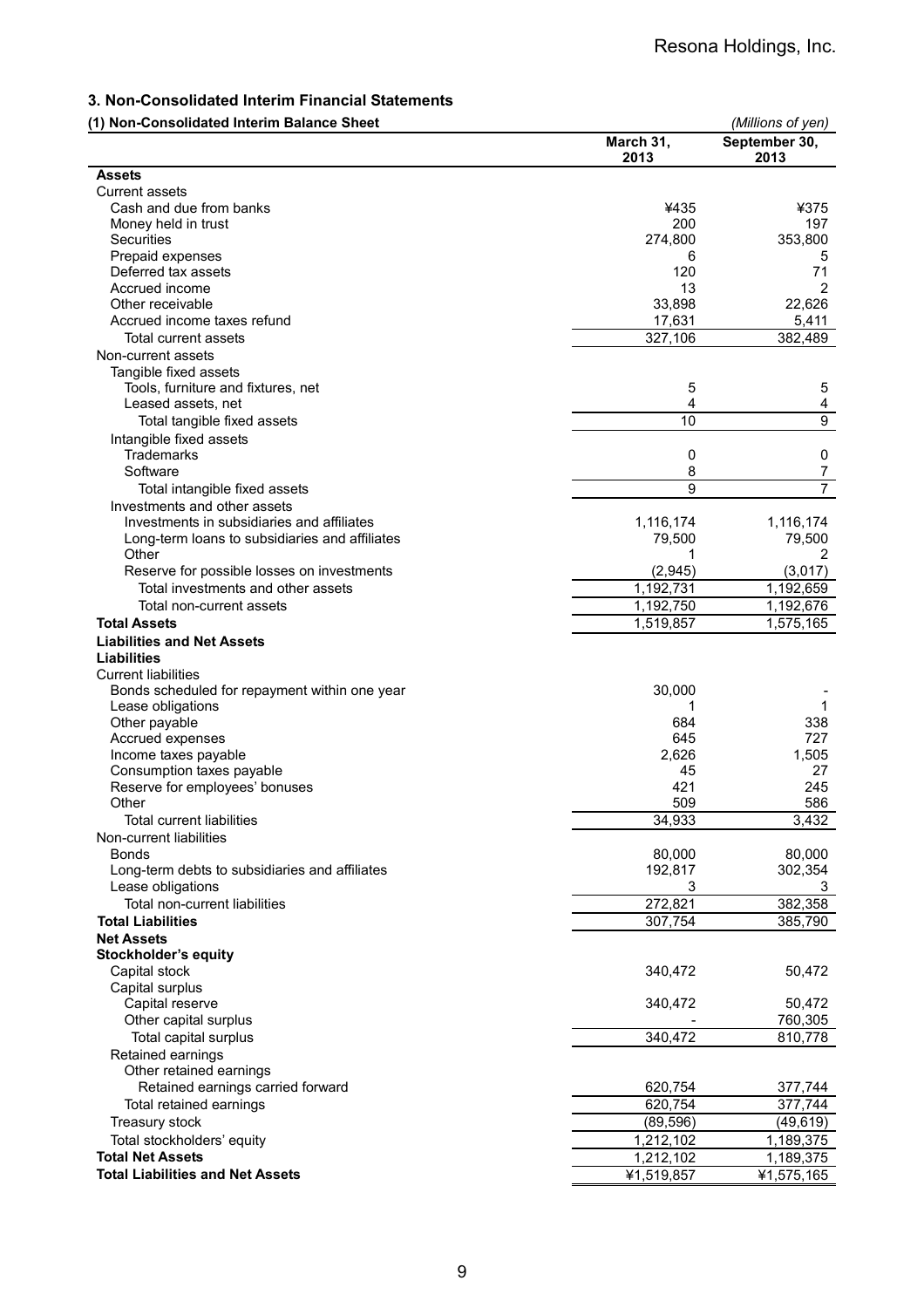| (2) Non-Consolidated Interim Statement of Income        |                                                      | (Millions of yen)                                    |
|---------------------------------------------------------|------------------------------------------------------|------------------------------------------------------|
|                                                         | For the six<br>months ended<br>September 30,<br>2012 | For the six<br>months ended<br>September 30,<br>2013 |
| <b>Operating income</b>                                 |                                                      |                                                      |
| Dividends from subsidiaries and affiliates              | ¥118,598                                             | ¥125,248                                             |
| Fees from subsidiaries and affiliates                   | 2,240                                                | 2,162                                                |
| Interest on loans to subsidiaries and affiliates        | 1,097                                                | 894                                                  |
| Total operating income                                  | 121,937                                              | 128,305                                              |
| <b>Operating expenses</b>                               |                                                      |                                                      |
| Interest on debts                                       | 1,147                                                | 1,079                                                |
| Interest on bonds                                       | 351                                                  | 310                                                  |
| General and administrative expenses                     | 1,992                                                | 2,047                                                |
| Total operating expenses                                | 3,491                                                | 3,437                                                |
| <b>Operating profits</b>                                | 118,446                                              | 124,868                                              |
| Non-operating income                                    |                                                      |                                                      |
| Interest income on securities                           | 32                                                   | 42                                                   |
| Fees and commissions                                    | 58                                                   | 55                                                   |
| Reversal of reserve for possible losses on investments  | 230                                                  |                                                      |
| Other                                                   | 25                                                   | 13                                                   |
| Total non-operating income                              | 347                                                  | 110                                                  |
| <b>Non-operating expenses</b>                           |                                                      |                                                      |
| Provision of reserve for possible losses on investments |                                                      | 71                                                   |
| Other                                                   | 24                                                   | 2,307                                                |
| Total non-operating expenses                            | 24                                                   | 2,379                                                |
| <b>Ordinary profits</b>                                 | 118,768                                              | 122,599                                              |
| Net interim income before income taxes                  | 118,768                                              | 122,599                                              |
| $Income taxes - current$                                | (49)                                                 | (767)                                                |
| Income taxes - deferred                                 | 37                                                   | 49                                                   |
| Total income taxes                                      | (12)                                                 | (718)                                                |
| Net interim income                                      | ¥118,780                                             | ¥123,317                                             |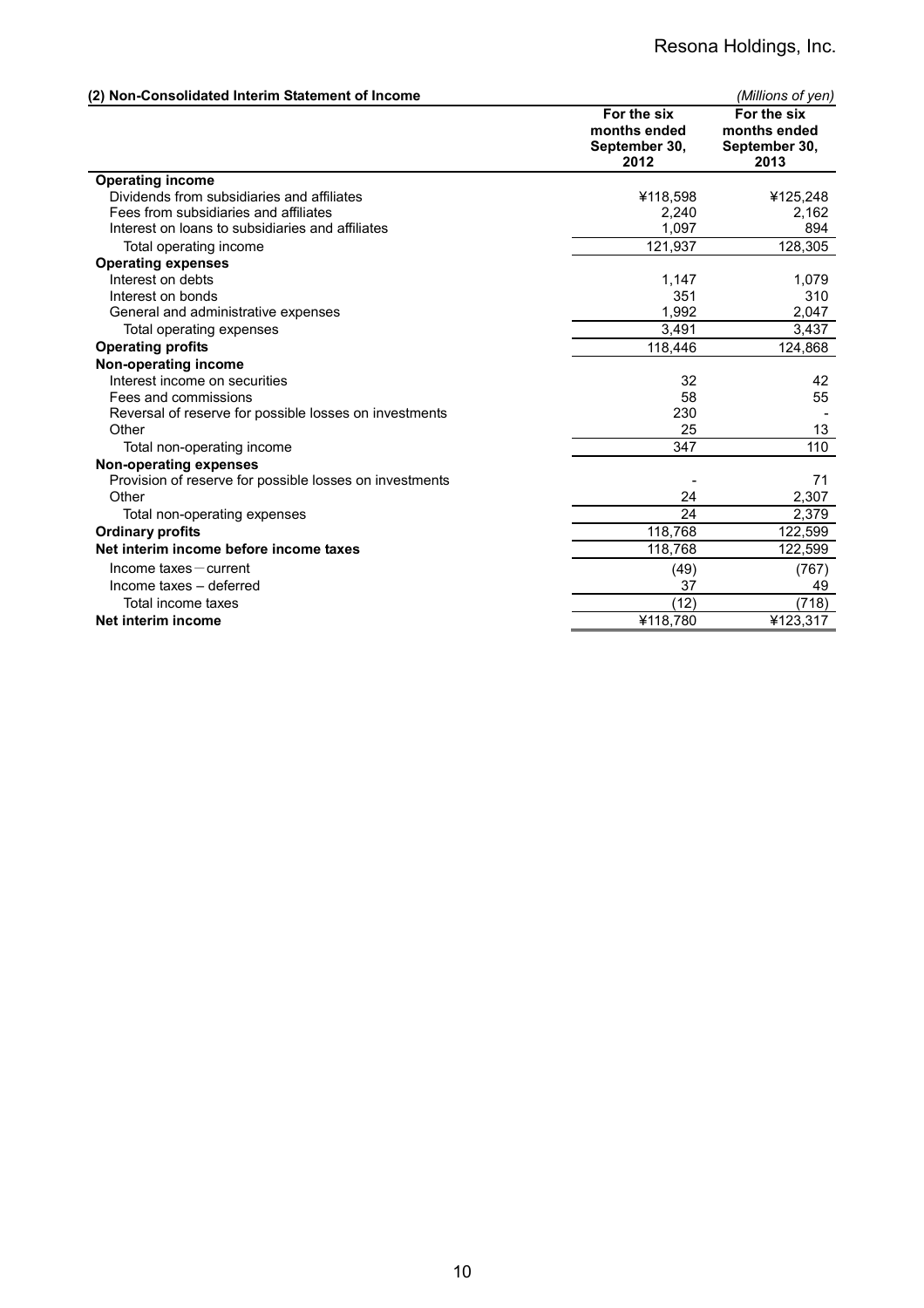| (3) Non-Consolidated Interim Statement of Changes in Net Assets |                                                      | (Millions of yen)                                    |
|-----------------------------------------------------------------|------------------------------------------------------|------------------------------------------------------|
|                                                                 | For the six<br>months ended<br>September 30,<br>2012 | For the six<br>months ended<br>September 30,<br>2013 |
| <b>Net assets</b>                                               |                                                      |                                                      |
| Stockholders' equity                                            |                                                      |                                                      |
| <b>Capital stock</b>                                            |                                                      |                                                      |
| Balance at the beginning of the period                          | ¥340,472                                             | ¥340,472                                             |
| Changes during the period                                       |                                                      |                                                      |
| Transfer from retained earnings to capital stock                |                                                      | 320,000                                              |
| Transfer from capital stock to capital surplus                  |                                                      | (610,000)                                            |
| Total changes during the period                                 | $\overline{a}$                                       | (290,000)                                            |
| Balance at the end of the period                                | 340,472                                              | 50,472                                               |
| <b>Capital surplus</b>                                          |                                                      |                                                      |
| Capital reserve                                                 |                                                      |                                                      |
| Balance at the beginning of the period                          | 340,472                                              | 340,472                                              |
| Changes during the period                                       |                                                      |                                                      |
| Transfer from capital reserve to capital surplus                |                                                      | (290,000)                                            |
| Total changes during the period                                 |                                                      | (290,000)                                            |
| Balance at the end of the period                                | 340,472                                              | 50,472                                               |
|                                                                 |                                                      |                                                      |
| Other capital surplus<br>Balance at the beginning of the period |                                                      |                                                      |
| Changes during the period                                       |                                                      |                                                      |
| Disposal of treasury stock                                      | (0)                                                  | (0)                                                  |
| Retirement of treasury stock                                    |                                                      | (139, 694)                                           |
| Transfer from capital stock to capital surplus                  |                                                      | 610,000                                              |
| Transfer from capital reserve to capital surplus                |                                                      | 290,000                                              |
| Transfer from retained earnings to capital surplus              | 0                                                    |                                                      |
| Total changes during the period                                 | $\frac{1}{2}$                                        | 760,305                                              |
| Balance at the end of the period                                | $\overline{\phantom{a}}$                             | 760,305                                              |
|                                                                 |                                                      |                                                      |
| Total capital surplus                                           |                                                      |                                                      |
| Balance at the beginning of the period                          | 340,472                                              | 340,472                                              |
| Changes during the period<br>Disposal of treasury stock         | (0)                                                  | (0)                                                  |
| Retirement of treasury stock                                    |                                                      | (139, 694)                                           |
| Transfer from capital stock to capital surplus                  |                                                      | 610,000                                              |
| Transfer from retained earnings to capital surplus              | 0                                                    |                                                      |
| Total changes during the period                                 | $\overline{a}$                                       | 470,305                                              |
| Balance at the end of the period                                | 340,472                                              | 810,778                                              |
|                                                                 |                                                      |                                                      |
| <b>Retained earnings</b>                                        |                                                      |                                                      |
| Other retained earnings                                         |                                                      |                                                      |
| Retained earnings carried forward                               |                                                      |                                                      |
| Balance at the beginning of the period                          | 429,326                                              | 620,754                                              |
| Changes during the period<br>Dividends paid                     |                                                      |                                                      |
| Net interim income                                              | (46, 404)<br>118,780                                 | (46, 327)<br>123,317                                 |
| Transfer from retained earnings to capital stock                |                                                      | (320,000)                                            |
| Transfer from retained earnings to capital surplus              | (0)                                                  |                                                      |
| Total changes during the period                                 | 72,376                                               | (243,009)                                            |
| Balance at the end of the period                                | ¥501,702                                             | ¥377,744                                             |
|                                                                 |                                                      |                                                      |